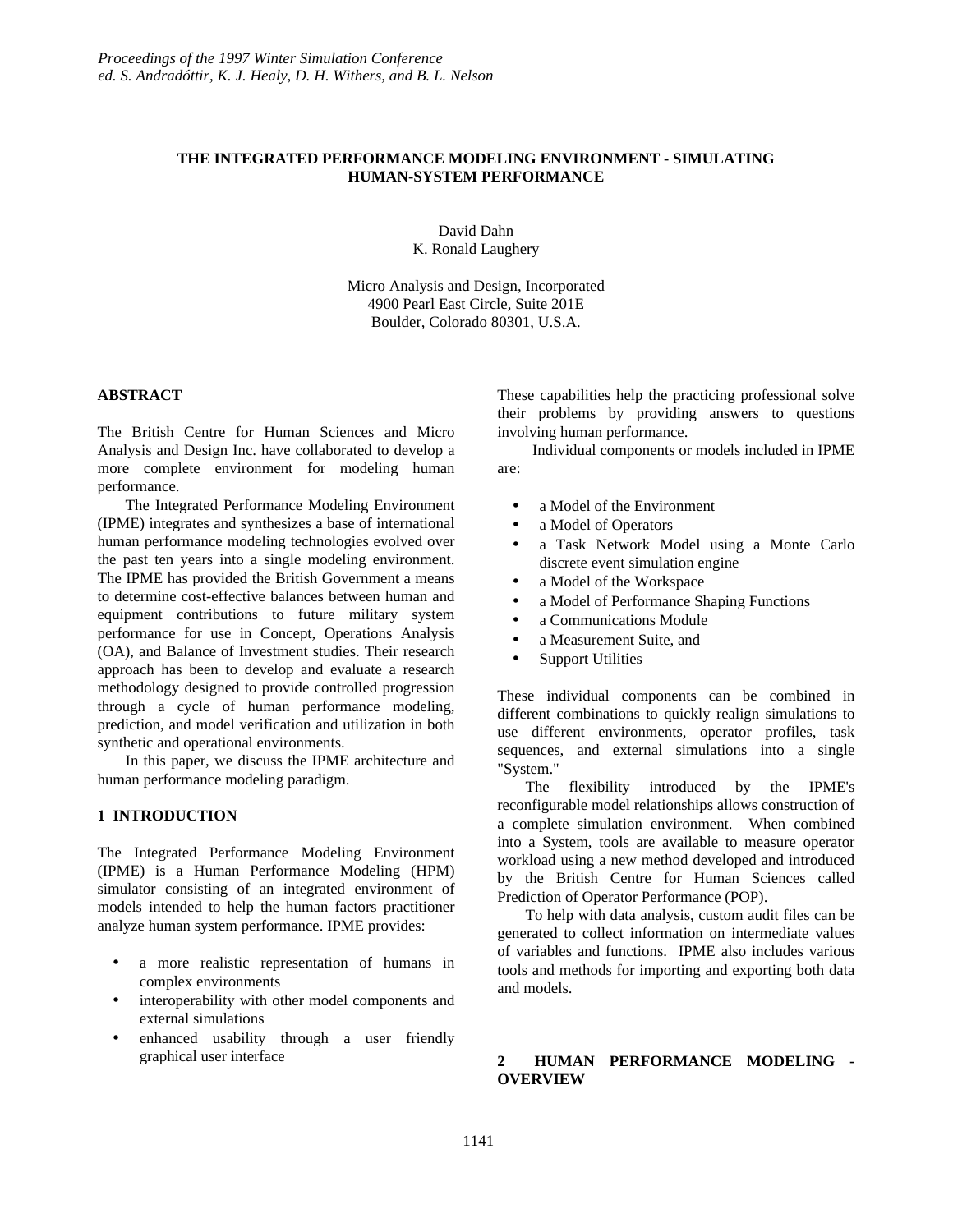

Figure 1 - Example of a Task Network for Part of an Armor Engagement

The human performance modeling technology that has had the greatest use and acceptance in the United Kingdom Ministry of Defence and United States Department of Defense has been task network modeling. In a task network model, human performance of an individual performing a function (e.g., loading a round into a turret) is decomposed into a series of subfunctions which are then decomposed into tasks. This is, in human factors engineering terms, the task analysis. The sequence of tasks is defined by constructing a task network. This concept is illustrated in Figure 1 which presents a portion of a network for an armor engagement.

Task network modeling is an appealing approach to modeling human performance in complex systems for several reasons. First, it is a sound means for extending task analysis. Task analyses organized by task sequence are the basis for the task network model. Second, in addition to complex operator models, task network models can include sophisticated submodels of the system hardware and software to create a closed-loop representation of the human, equipment, and environment. Third, task network modeling is relatively

easy to use and understand. Finally, task network modeling can provide reasonable input to many types of issues. With a task network model, the human factors engineer can examine a design enhancement or change (e.g., control panel replacement) and address questions such as "How much longer will it take to perform this function?" and "Will there be an increase in the error rate?" These questions can be answered in less time and with far less effort than would be required if a prototype were developed and human subjects used.

Another problem often encountered when constructing a simulation model is the analyst's ability to make good time estimates of atomic elements of human behavior without a large investment in data collection and task analysis. Another modeling environment, known as the *Human Operator Simulator* (HOS), was developed by the United States Navy to provide a database of these time estimates, thus allowing modelers to build higher fidelity models. Previously, for an analyst to set human performance model parameters, such as task time and accuracy, the user was required to collect data, make estimates, or search the literature themselves. HOS,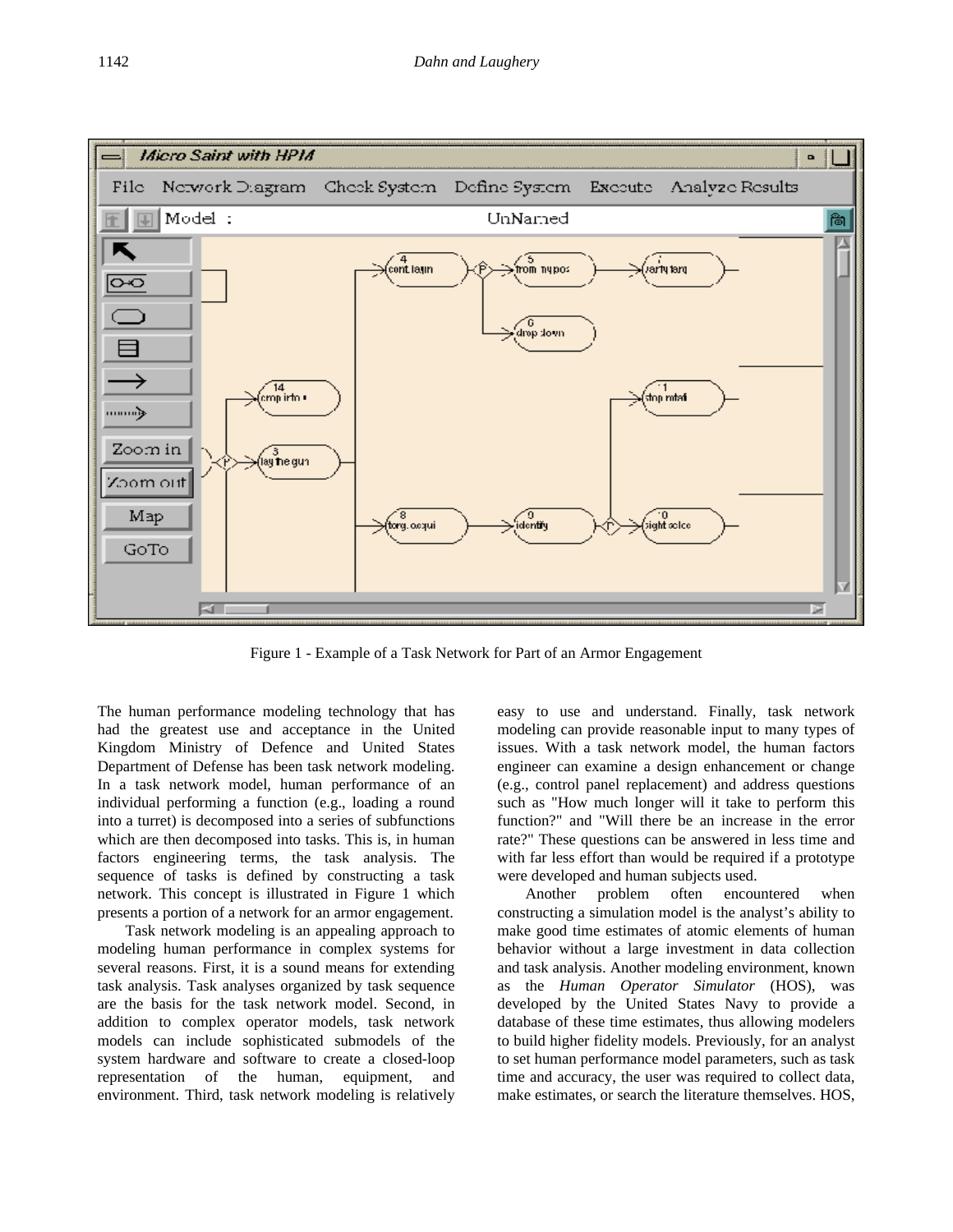on the other hand, provided an aggregation of the research knowledge base of human performance data and models.

Several years ago, MA&D integrated *Micro Saint*, a graphical task network modeling environment, and HOS. Micro Saint HOS (MS HOS) added a needed Human Performance Module to Micro Saint to illustrate, predict, evaluate, and describe human/ equipment/ environment interactions during a system's life cycle.

The procedures or activities that the human operator must perform are represented by a network simulation model that is, in essence, a Micro Saint model. In order to calculate task performance times, MS HOS accesses a library of micro models that calculate various types of human performance times for general classes of activities including cognitive, perceptual, and psychomotor activities. These models have been derived from many diverse sources including human factors literature (e.g., Fitts Law), established data sources (e.g., MTM data), and other models (e.g., Xerox PARC's GOMS model). They use parameters of the work space design to make human task time and error estimates. Through this link, the design of the modeled controls and displays affect how quickly and accurately the modeled operator performs a particular task sequence.

## **3 IPME MODELS**

IPME built from the foundation of the graphical task network / Human Performance modeling environment established by MS HOS to provide analysts with a plugn-play modeling capability. For the first time, analysts are able to fully define components such as an environment, validate the relationships within the model, and then re-use the validated model to dynamically interact with other independent models. This sections gives a brief example of how the use of integrated modeling components advance the state-of-the-art.

**Modeling Scenario**. A company is developing an armored vehicle. Human Engineering Assessments of predecessor armored vehicles identify there is a significant health hazard for operators and passengers in the vehicle. The client has asked for an estimate of expected operator performance under extreme conditions. The client is attempting to establish an investment analysis to determine whether an expensive environmental control system is needed.

An analyst is tasked with determining long duration heat and cold effects on crew performance working in an armored vehicle. The task requires expensive field experiments with humans-in-the-loop. However, safety restrictions restrict exposing human subjects to the extreme conditions needed for the assessment. The analyst decides to construct a simulation of some critical



Figure 2 - Sample Workspaces

maneuvers. She will use the simulator to reduce and focus the confounding factors needing data collection during the human experiments.

To answer the problem, the analyst uses IPME to create two *Environment Models* that represent the extreme desert summer heat and polar arctic cold conditions. Since the study is dealing with long duration effects, the analyst builds relationships for temperature that depend on effects of environment model stressors such as time-of-day, illumination, and weather conditions.

For the model to be realistic, operators and passengers must be modeled in different compartments of an armored vehicle. This vehicle has a large engine in the front, with the operator turret on top and just behind the engine. Behind that is the passenger compartment as depicted in Figure 2.

Workspace temperatures are dynamically updated during the simulation by establishing functional relationships that relate workspace temperature to the physical outside temperature and the temperature of the surrounding compartments or objects. For example:

Op\_Comp.Temperature = 0.36\*Engine.Temperature + 0.36\*Pass\_Comp.Temperature + 0.40\*Physical.Temperature;

might represent the temperature of the operator compartment scaled by the insulation provided by the walls and ceiling.

These functional relationships are evaluated for every task processed in the simulation. Therefore, once the modeler has established the relationships, the environmental variables are automatically updated as the simulation progresses without having to manually insert discrete events that will change the temperature stressor.

Not all armored vehicle operator performance is affected in the same way or by the same amount based on inherent traits of the individual. The analyst needs to reflect these differences across a representative sample of the expected target population. The analyst now creates a few *Operator Models*, each containing a different crew of operators. Each operator within the crew is given unique characteristics that describe the differences in operator physical properties, traits and states.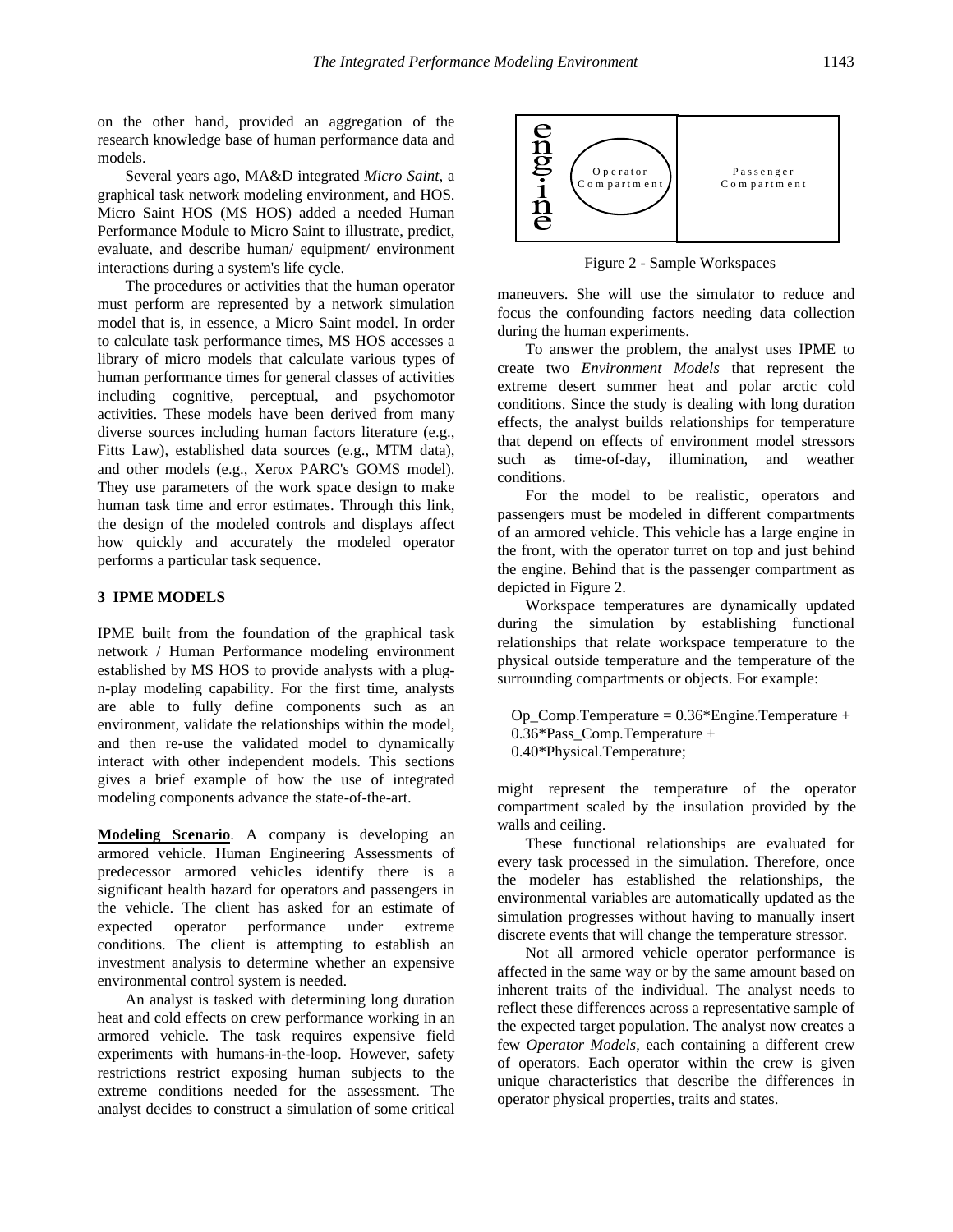With the help of the client, the analyst constructs network representations of several critical operational scenarios using the *Task Network Model* in Figure 1.

Next, the analyst constructs the *Performance Shaping Functions (PSFs) Model*. PSFs dynamically affect simulated Operator performance by applying PSF equations to the simulation.

PSF equations are user defined functions which dynamically modify individual operator task "Time to Perform" and "Probability of Failure" values. These PSF equations define how the synergy of stressors or performance shaping factors (environment variables or operator characteristics) affect operator performance.

The PSFs are linked to individual tasks through a task taxonomy allowing one PSF function to be dynamically applied to any similar task in a model. Since PSFs can use operator states as expression variables, simulations can be built that have two operators performing the same task type with different, and therefore more realistic, "Time to Perform" and "Probability of Failure" values.

During research, the analyst discovers two different theories on how heat affects performance. One is based on temperature and the other is based on temperature and circadian rhythms. The analyst constructs two different PSF models to represent the different theories. Later, she will validate against data collected during field tests to correlate the better method.

The analyst now constructs a blocked experiment using the IPME's *Measurement Suite*. Here she identifies the nuisance, response and dependent variables to collect within a data file for later evaluation. Multiple trials are defined within each block and multiple simulation runs (or iterations) are specified for the experiment.

As part of the measures of effectiveness established by the analyst, estimated operator workload needs to be measured. A workload increase as temperature and stress increase would represent the diminishing ability of the operator to perform the mission. IPME contains the *Prediction of Operator Performance (POP)* workload measure, a new algorithm for estimating operator workload. The results of the measure show when an operator's task demand exceeds capacity.

The analyst starts the experiment with the "System" using the Desert Summer Environment, Crew1 Operator Model, Engage Enemy Task Network Model, and PSF model based on temperature effects only. Her experiment consists of 100 runs for each trial in the experiment and the blocked design contains two blocks with 8 trials each. She starts execution and goes to lunch while IPME runs the 1600 simulations necessary for experiment.

After lunch, she reconfigures the "System" description to contain the Arctic Cold Environment Model by simply assigning it to the "System." She then

re-executes her experiment and another 1600 simulations are run for the different environment.

Similarly, different Operator Models and PSF Models are configured into the "System" and the experiment is repeated. Other features, such as a communication protocol allowing interactive simulations hosted on different platforms are also available within the IPME framework.

IPME is hosted on Silicon Graphics IRIX 5.3 or 6.2 machines running X11R5 or later with the Motif 1.2.3+ or later window manager and a minimum of 16MB of RAM. IPME also runs on Linux distributions for *any* hardware using X11R6 and Motif 2.0.

## **4 CONCLUSION**

IPME introduces a plug-n-play constructive simulation environment that helps the practitioner build complex simulations that can be easily reconfigured. Experimental design methods can be used to construct low-cost simulations that can help focus human-in-the-loop experiments. The unique ability to distinguish differences between Operators and Environments improves realism of the simulation models and helps the practitioner answer the tough questions when many stressor effects need evaluation.

#### **REFERENCES**

Allender, L. 1995. Personal communication.

- Farmer, E.W., A.J. Belyavin,, C.S. Jordan, A.J. Bunting, A.J. Tattersall, and D.M. Jones. 1995. *Predictive workload assessment: Final report*, DRA/AS/MMI/CR95100/1.
- Hood, L., K.R. Laughery, and S. Dahl. 1993. *Fundamentals of simulation using Micro Saint*. MA&D.
- Lawless, M.L., K.R. Laughery, and J.J. Persensky. 1995. *Micro Saint to predict performance in a nuclear power plant control room: A test of validity and feasibility*, NUREG/CR-65, 1995.

#### **AUTHOR BIOGRAPHIES**

**DAVID DAHN** is a principal at Micro Analysis & Design, Inc. He has a Master's Degree in Computer Engineering. Mr. Dahn is project leader to develop the Integrated Performance Measurement Environment (IPME) for the United Kingdom's Defense & Evaluation Research Agency's Centre for Human Sciences. Mr. Dahn manages a team of engineers, analysts, and programmers who are building a modeling tool for a discrete event network simulation. This tool, named the Integrated Performance Modeling Environment, will include a model of environmental factors, a model of